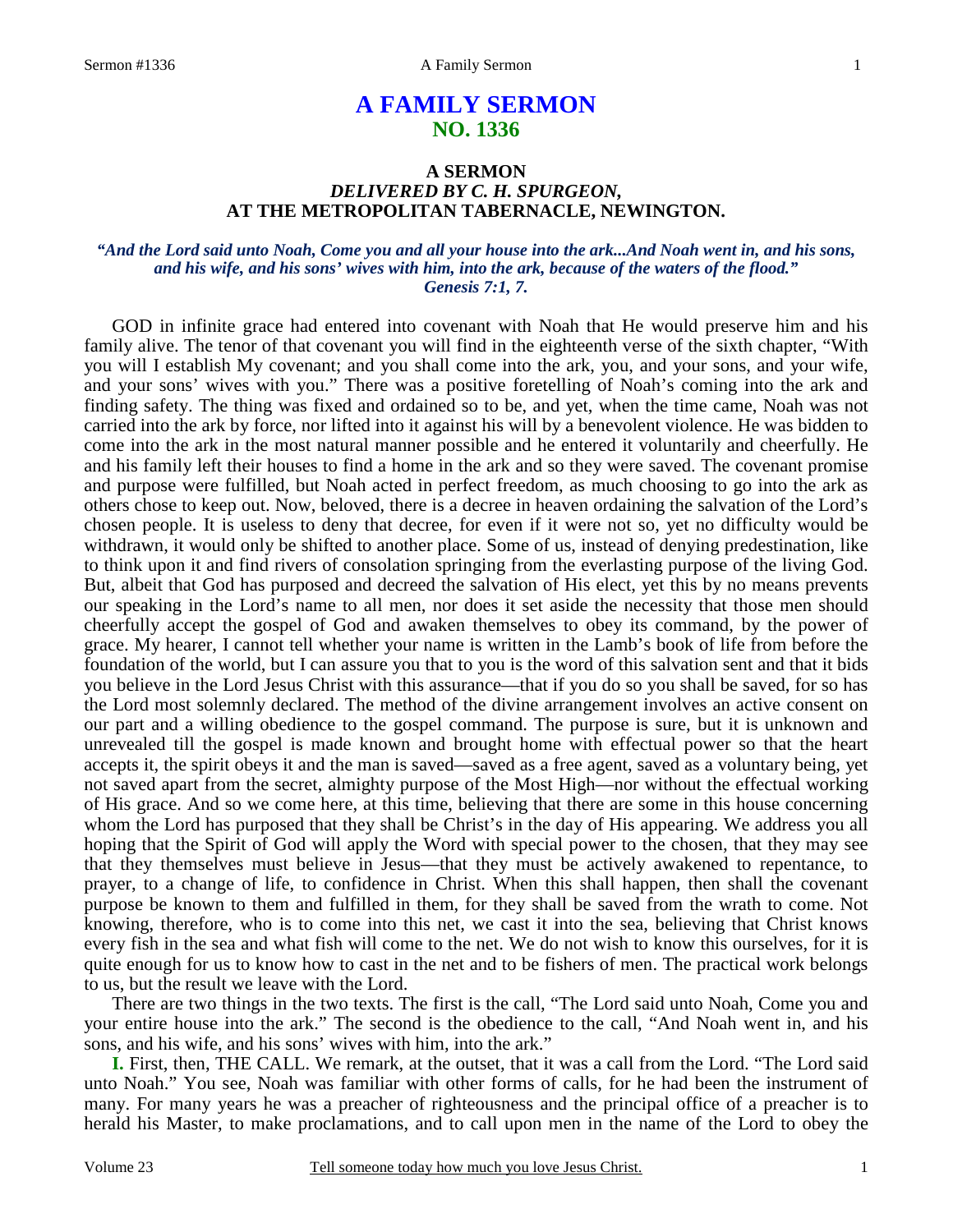Lord's Word. "To you, O men, do I call, and My voice is to the sons of men." But it was not by such calls as Noah could give that men were to be brought into the ark. For albeit we cannot doubt that he was a faithful minister and an earnest preacher, and pleaded with the people day and night, yet, sad to tell, not one beside his own family entered into the ark through Noah's labors. Perhaps his preaching may have been useful to his wife and to his sons' wives. If so, he had no mean reward for his pains. But to all outside of his family, his word seems to have been powerless as to delivering them from death by the devouring flood. But now he was to know something of another call, differing in many respects, a call from the Lord of heaven and earth whose Word is with power. The preacher can only give the general call and it is his duty to give it to all around him. He is to stand in the streets and lanes of the city and bid men come to the feast of grace. Yes, he is to go into the highways and hedges and as far as he can to compel them to come in. But men do not come upon our compulsion or upon our call unless a secret something goes with our pleadings—a mysterious power, quiet, silent, omnipotent, making the voice of man to be the voice of the Holy Spirit and hiding within the shell of the outward call the kernel of the inner call.

When the Lord said to Noah, "Come you," he did come. He did not put it off and say that surely it was meant for others. He felt it to be a personal call. It was "Come you." He knew that it was for himself. God the Holy Spirit speaks home to the inmost soul when He speaks to save. There is no putting off His voice as though directed to another. Noah did not feel inclined to controvert, or plead for delay, or object, or make excuses, or say he could not, for when the Lord said to Noah, "Come you," Noah did come. The call was effectual and resistance was out of the question. It is true the Lord had, in a measure, spoken to the rest of mankind by Noah's ministry, but that form of the Lord's speaking in common pleadings and invitations can be resisted to men's destruction. They could close their ears against the common call and they did, for it was true then as it is now, "Many are called, but few are chosen." Myriads go to destruction with the honest call of God ringing in their ears which they willfully reject—

#### *"The worldlings willfully went on Rebellious till their day was past. They forced the lingering deluge down And perished in their sins at last."*

When that silent call comes, which we are accustomed to speak of as "effectual calling," then, if there is resistance, it is sweetly overcome. The will finds itself no longer headstrong and obstinate. The judgment, darkened before, becomes light, and the soul, before motionless, cries, "Draw me, I will run after You." Happy are the men to whom such a call comes from God Himself. I ask you, my dear hearers now present, whether you have ever had God dealing with you in this powerful, this inward, this spiritual manner, for if not, I am sure you have never come to Christ. If you have received no call but such as I can give you, such as my brethren who aid me can give you, such as the most earnest evangelist can give you, you have been called in vain and are yet in your sins. If you are, indeed, the people of God, you must know that a voice in your souls, mysteriously persuasive and overpowering, has spoken to you and said, "Come to Jesus," and you have yielded to it. Happy are you tonight if you have been so called, for it is written, "Whom He called, them He also justified: and whom He justified, them He also glorified."

Now, note that this call from God was of such a tenor that Noah was bound personally to come. It was a call to personal action. Noah must come. "Come you." It was not a call of this kind, "Now, Noah, sit where you are and you will be alright. Wait, Noah. Patiently, quietly wait and see what God will do." But, no, it said to Noah, "Come you." Noah must come and he must come to the ark too. For him there was only one way of salvation, any more than for anybody else. He must come to the ark which God had bidden him prepare as the instrument of safety and he must come into it. It was of no use his coming near it, but he must come into it. Within its wooden walls he must hide himself. Within its vast chambers he must find a dwelling. And so, dear soul, when God calls you, He will make you feel that you must come to Jesus—not wait and delay, but come by a distinct act of the soul to be immediately performed, and you must come to Christ too, for believing in anything else will destroy rather than save you. Your faith must come and place her whole reliance upon the great sacrifice of Christ. You must come into Christ too—so near to Him as to be in Him, to make Him your hiding place and your refuge from the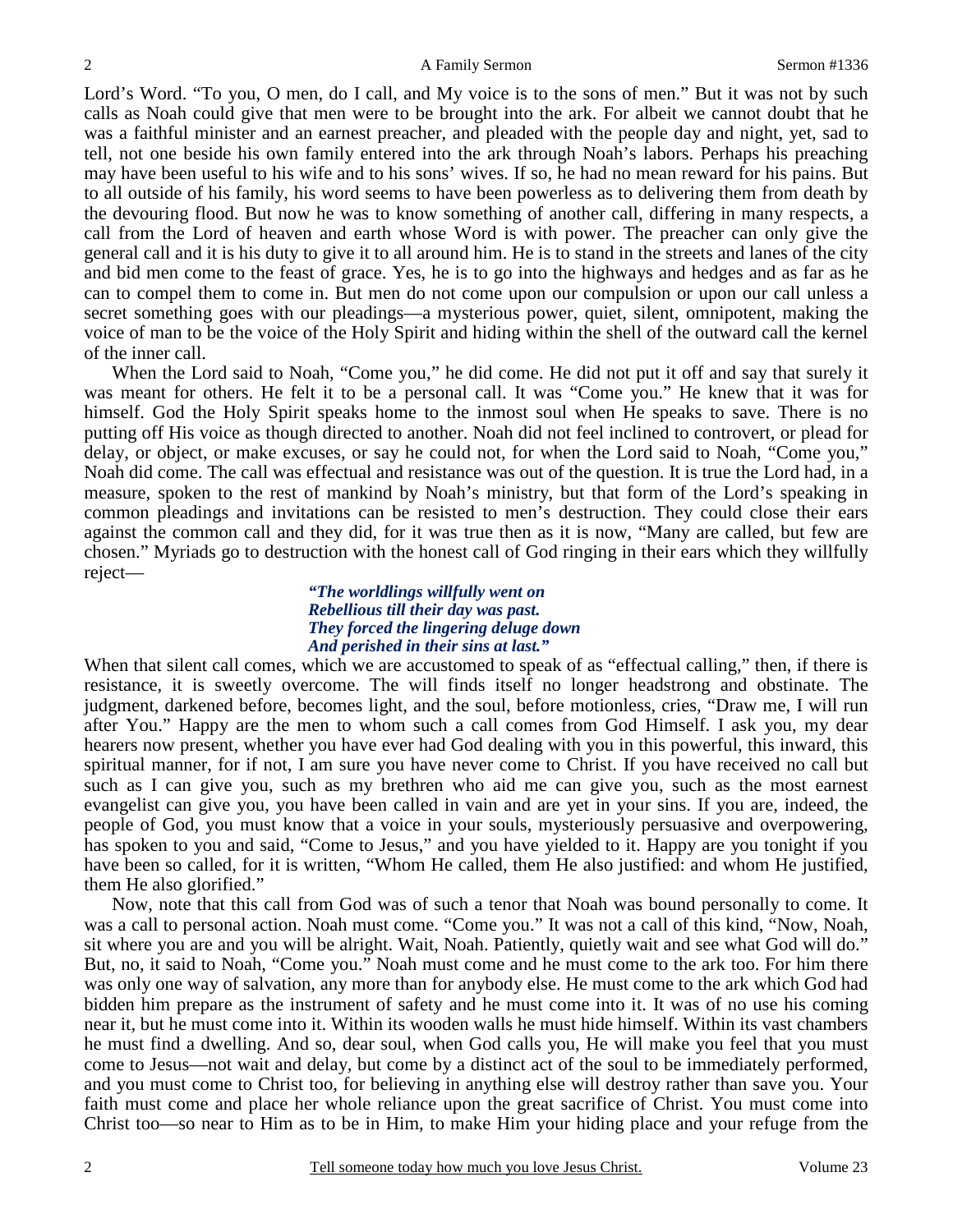#### Sermon #1336 **A Family Sermon** 3

storm. You must have an inward faith which takes you into the very inwards of Christ, hides you in His wounds, conceals you within Himself. When God calls Noah it is, "Come into the ark," and when God calls any sinner to Himself it is, "Come to Christ; be hidden in Christ that you may be preserved as the Lord's choice treasure." Come, make the Lord Jesus your refuge, your deliverance, and your habitation.

Now, it would have been of no use for Noah to have gone on making preparations for his dwelling in the ark, that he had done long enough. He had gathered all sorts of food for all the creatures that were to be lodged in that marvelous menagerie and now that he is bidden to enter the ark, he does not say, "I must gather more hay and store up more corn and fruits." No, "Come you into the ark" finished all his labors. He must have done with preparing and actually enter the refuge. I know some of you have been thinking about your souls, and praying, and reading good books, and attending meetings, and trying to get instruction. Well, so far, so good, but that is not the way by which you will find salvation. The call of God to your soul is, "Come into the ark," or in other words, "Come now to Jesus and distinctly and finally commit yourself to Him, just as Noah put himself in the ark, to sink in the ark or swim in the ark, to live in the ark or die in the ark." He committed his whole future to the ark and that is what you have to do—commit yourself and all that is about you entirely to the Lord Jesus Christ. Considerations, resolutions, and preparations must come to an end and you must in very deed "Come into the ark."—

> *"O Jesus, Savior of the lost, Our ark and hiding place, By storms of sin and sorrow tossed We seek Your sheltering grace. Forgive our wandering and our sin, We wish no more to roam; Open the ark and take us in, Our soul's eternal home."*

Neither would it have done for Noah to go round the ark to survey it again. No doubt he had examined before that ark of gopher wood and been pleased to think its timbers were so sound. No insect could eat that bitter wood. It was a tree that would not rot. No doubt he was pleased with the architecture of the vessel, for he had built it with no surveyor there but his God and it was therefore well built. God was the great Master of Noah's naval yard and had given him plans and specifications. It was quite right that Noah should go and look the huge vessel up and down and see to the caulking and make sure that it was well pitched inside and out, and so on, but now he must give up surveying and come to inhabiting. He must come into the ark to remain in it. And so I, like you, my dear hearers, to take an interest in the person of Christ and in the way of salvation.

It is a very hopeful sign when you survey the ark of salvation and say, "How stoutly built and how thoroughly well caulked it is. Never were timbers better put together, there is no fear of a leakage here. She will live out every storm that will ever beat upon her. She is a true lifeboat upon a stupendous scale." I like to hear a sinner say, "Christ is a great Savior. I perceive that He is able to save to the uttermost and I wonder at the wisdom and the goodness of God that He has devised such a way of salvation." So far, so good, dear friend, but all your admiration of Jesus will not save you. You must come inside His ark. By a simple faith you must at once give yourselves up to Jesus to be saved in Him. No longer look at Christ externally, nor survey Him even with a grateful eye for what He has done for others, but come now and commit yourself to Him. There stands the door and you have to go through it, and enter into the inner chambers, or you will find no safety.

Neither would it have been of any use for Noah to go up to the ark and stand against the door and say, "I do not say that I am not going in and I do not even say that I am not in already. I have got one foot in, but I am a moderate man and like to be friendly with both sides. I am in and yet not in. If the door was shut, I do not know but that it would cut me in halves. But anyway, I do not want to be altogether out and I do not want to be quite in. I should like to stand where I could hurry in as soon as I saw the water coming up, but still, while there is another opportunity of taking a walk on the dry land, I may as well avail myself of it. There is no hurry about it, is there? You see, if a man keeps his finger on the latch of the door, he can pop in as soon as ever he sees the first drop of rain descending or the water coming up anywhere near him. But is there any reason for being so decided all at once? Everybody likes his liberty, you know, and does not want to be shut in before he needs to be, at any rate." No, that would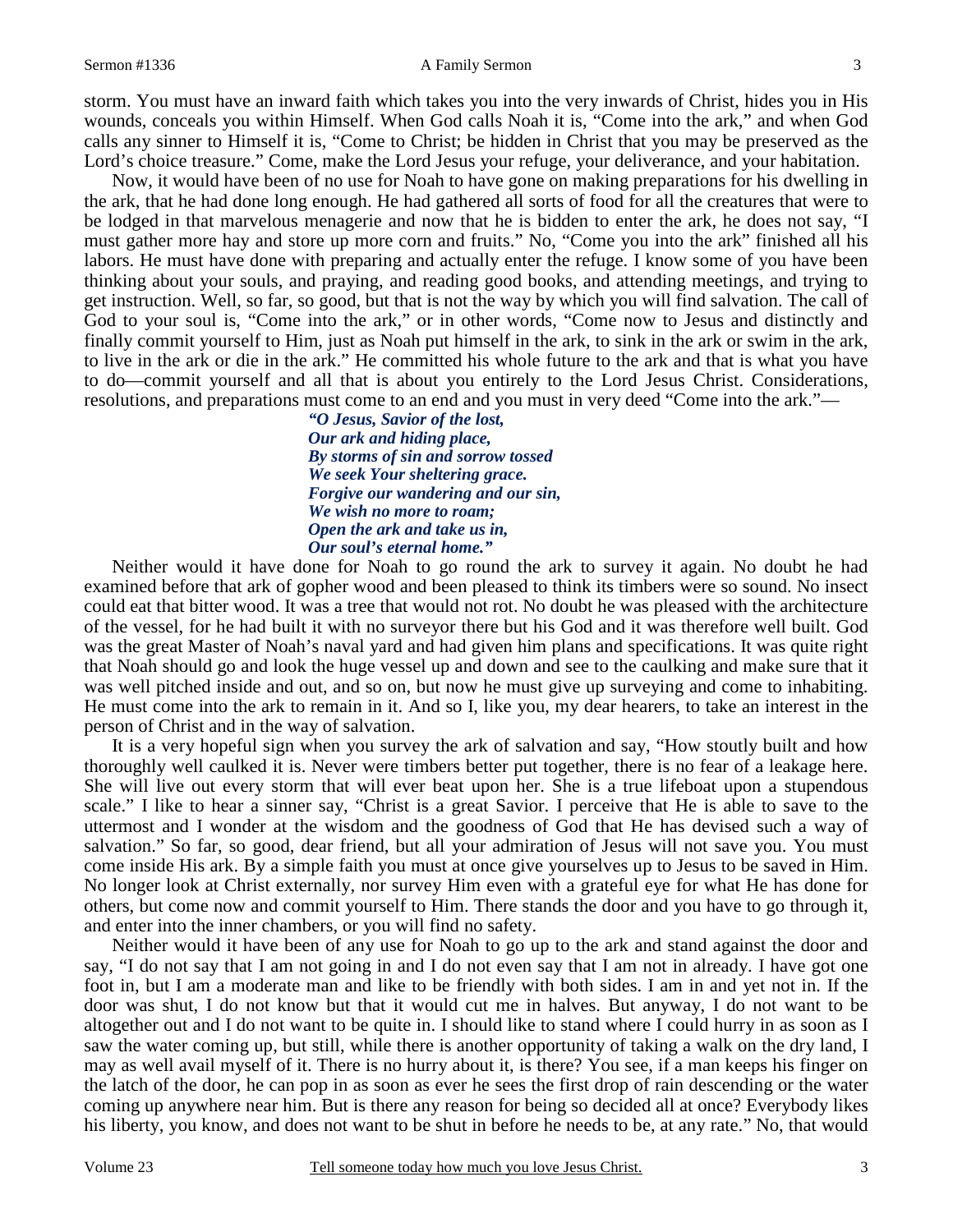not do for Noah. God said to him, "Come into the ark," and he went in at once. Noah must not hesitate, or linger, or halt, but in he must go—right in. And O dear souls, you that linger, you that are of two opinions, if you were wise and did but know the danger of being outside and the bliss of being inside, instead of hesitating you would want to penetrate into the ark's inmost recesses and to take your place in the very center, just as I desire to go right to the heart of Christ, into the very center of His inmost love, for there, only there, shall I be perfectly at rest. Do not hesitate! Decide! Decide at once! May the Spirit of God lead you to do so. I know you will not delay if the effectual call is now being given—you will be obedient to the heavenly vision at once.

Now, go a little further. It is God that calls and Noah must in very deed personally and actually come. It is said, "Come into the ark." Now, notice that word, for it teaches us that in entering the ark Noah would be coming close to His God. "Come you"—Why did it not say, "Go you?" Why, because God was inside and meant to be inside, in the ark, along with Noah and therefore He said, "Come you." Oh that blessed "Come"! We had it the other night, you know, when we preached from, "Come unto Me all you that labor and are heavy laden." "Come"—that is the grace word. But oh, it is the glory word too, for Christ will say at the last, "Come, you blessed of My Father, inherit the kingdom prepared for you from before the foundation of the world." "Come." "God is in Christ Jesus, reconciling the world unto Himself, not imputing their trespasses unto them." And he that comes to Christ comes to God. If you find rest in Christ you will only do what the great God has done before you, for He rests in Christ Jesus. He smells a sweet savor of rest in the Redeemer's sacrifice. If you delight in Christ you will only do what God has always been doing, for He delights in His Son, "This is my beloved Son," said He, "in whom I am well pleased." There is no coming to the Father but by Christ, but he that comes to Christ has come to the Father, and he has seen and known the Father. Coming to Christ is coming to God.

Now observe that what is meant here is this—dwellers in Christ are dwellers with God. To live in the ark was to live with God. Dwellers in Christ are under the protection of God, for to dwell in the ark was to have God for a guardian. Noah did as much as say, when he passed into the ark, "God is here and I have come to live with Him. God is master and protector here and I am come to be protected by Him." O soul, when you can say, "I trust in Christ," then you may go on to say, "Lord, you have been our dwelling place in all generations." You may "joy in God through Jesus Christ, by whom also we have received the atonement." Ah, how near to God that man is who dwells in Christ! When Christ is all in all to you, the Father Himself loves you and you may rejoice in a consciousness of communion and fellowship with Him.

Now, notice that when Noah came to the ark, he must come there to find his all in it. All the food he wants he must find in the ark. Mistress Noah cannot go out to market any more. Her daughters can no longer go to the shops and the stores. Noah's sons cannot farm or trade, or hunt or dig for gold. Houses, lands, treasures will soon lie deep at the bottom of the flood. All Noah has is in the ark. It is his sole possession, his all, for which he has suffered the loss of all things and rejoices to have done so. From the time of his entrance, he is to find all his pleasure in the ark. There are no outdoor amusements for himself or his family. He cannot even find pleasure in the scenery, for that is blotted out by the deluges of rain. The valleys have vanished and even the hills have disappeared as the deluge has increased. If he is to find any pleasure, he must find it inside the ark. It was a melancholy prospect indeed, if he could look out from the window, but his joy and delight lay within the chambers of the ark, for there was he saved and there he dwelt with God. All his food also to supply his necessities he must find inside the ark. He had no barn or warehouse to look to and there was no port at which he could touch to take in cargo. Whatever need might arise, it must be met by the stores within the ark, for there was nothing outside but death. All his work was inside the ark too. He had nothing to do now except within that vessel, no fields to plow, no shops to keep, nothing to do but what was inside the ark. Now, when a soul comes to Christ, it commits itself to Him for everything. Christ must feed it—you must eat no longer for your soul anything but the bread of heaven. Jesus must become meat and drink to you, for "His flesh is meat indeed and His blood is drink indeed."

Now you are to find your pleasure in Him—your choicest delights, your sweetest joys, all in Christ Jesus who is our hope, our crown, our delight, our heaven. And now, henceforth, your service must be to Him only. "You are not your own, you are bought with a price," and all that you have to do in this world now lies within the circumference of Christ's will. The commonest duties of life are now to be brought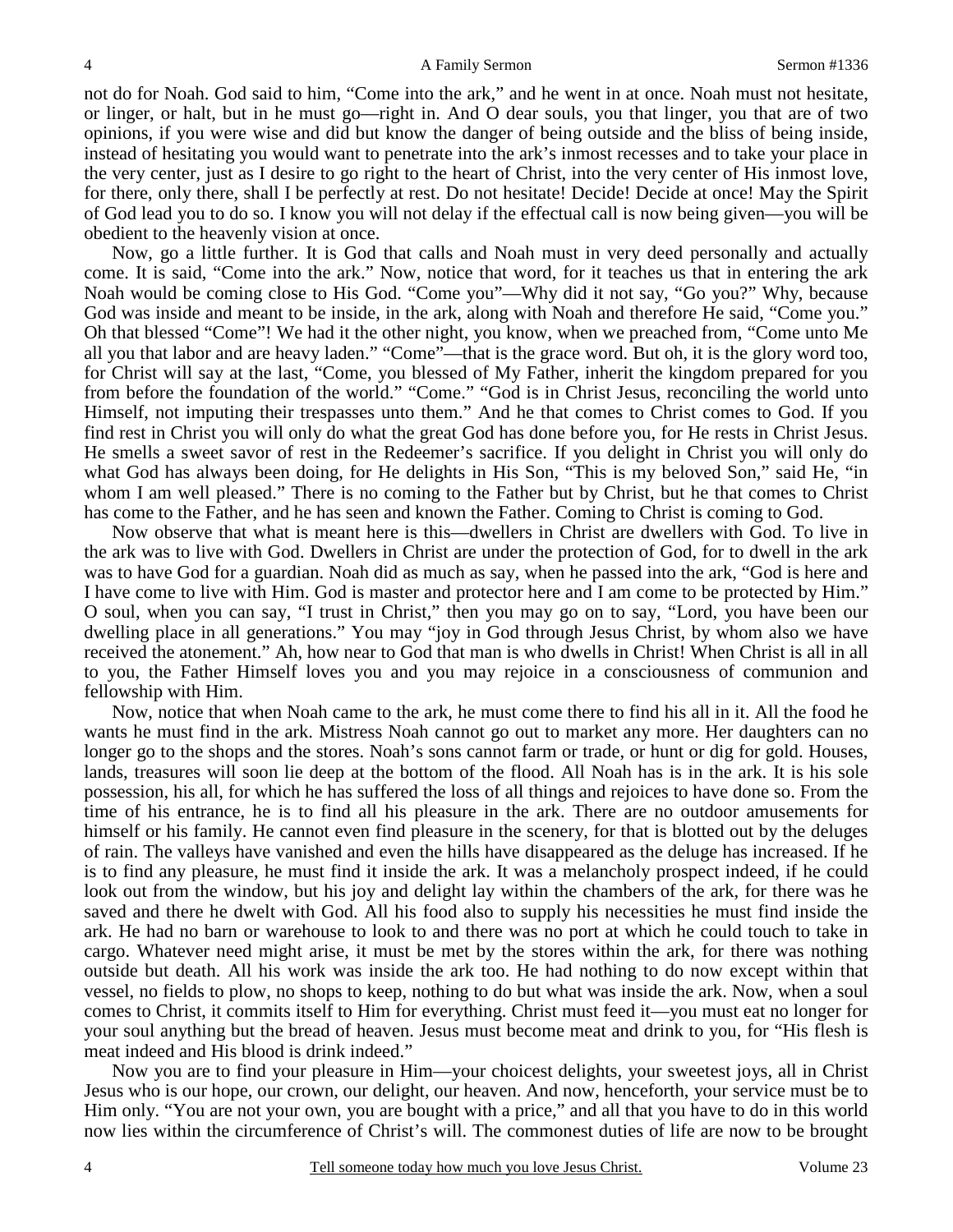within the sacred circle. You have nothing to do outside in the waters of sin and self and Satan. You need neither fish in the waters of sin, nor go boating upon the waves of worldliness—you are in danger if you do. You are inside the ark, shut in with God, dead to the world, and only alive in Christ Jesus, that you may be floated in Him out of the old world into "the new heavens and the new earth wherein dwells righteousness."

Thus, you see, Noah, in coming into the ark, left everything and found everything, even as by us the world is forsaken and Jesus becomes our all—

> *"Jesus, I my cross have taken, All to leave, and follow You. Destitute, despised, forsaken, You, from hence, my all shall be. Let the world despise and leave me, They have left my Savior too: But my Lord will not deceive me, And in Him my all I view."*

Again, Noah must come into the ark never to go out again. "Come you," says God, "into the ark." He is not to make a visit, but he is to be shut in. As far as that world was concerned, Noah was to be in the ark as long as it lasted. When the new world came, then he walked out in joyful liberty. But you and I, dear brethren, are in Christ, not to be there for a time, but to abide in Him forever and ever. If any man thinks to get any good by a transient profession of Christ, that man is grossly mistaken. If you imagine that you can take up religion and put it down again—that you can be believers today and unbelievers tomorrow, you know nothing of the grace of God, for the grace of God begets a life and that life is incorruptible and abides forever—nothing can destroy it or remove it. He that is really in Christ is like Noah in the ark—he is shut in by God's own hand. "None shall pluck them out of My hand," says Christ, and truly, none shall ever take a soul out of the grip of Jesus Christ who is once within it. You come to Christ to be married to Him. You take Him to have Him and hold Him from this day forward, for better for worse, for richer for poorer, in sickness and in health, and death itself shall not part you. "Who shall separate us from the love of God which is in Christ Jesus our Lord?"

Noah, according to the Lord's command, must come in at once. "And the Lord said unto Noah, Come you into the ark"—come at once, "for yet seven days, and I will cause it to rain upon the earth forty days and forty nights, and every living substance that I have made will I destroy from off the face of the earth." There was a door to the ark and that door was open. Indeed, we are not told that it had ever been shut since it had been made. There it stood, wide open. We never hear of anybody that ever went in and was driven out. We never hear of a single beast or bird, or even a creeping thing that there was but ever went in was cast out. So long as the door was open whosoever came was welcome, but longsuffering was drawing to an end. The time was now come for Noah to go in and the time was also near when the door must be shut. And so, when the Spirit of God comes to persuade men sweetly in effectual calling, it is always in the present tense. The Lord never called any man by effectual grace to believe in Christ next week. He calls them to believe in Christ directly and one of the ways by which the effectual call may be judged is its presentness and its pressing character. It is "now, now, NOW." Oh, may the divine Spirit be pleading in some heart at this hour, saying, "Come to Jesus now, before the next word has left the speaker's mouth. Put your trust in Jesus before this service ends and you shall go your way to your chamber and to your bed justified and saved." The Spirit of God sweetly puts it, "Now is the accepted time, now is the day of salvation." Even as He did with Noah, who never dreamed of delays, but when bidden to come, came then and there—

*"Come to the ark, the waters rise The seas their billows rear. While darkness gathers over the skies, Behold a refuge near. Come to the ark, all, all that weep Beneath the sense of sin. Without, deep calls unto deep But all is peace within. Come to the ark, before yet the flood* 

Volume 23 Tell someone today how much you love Jesus Christ. 5 5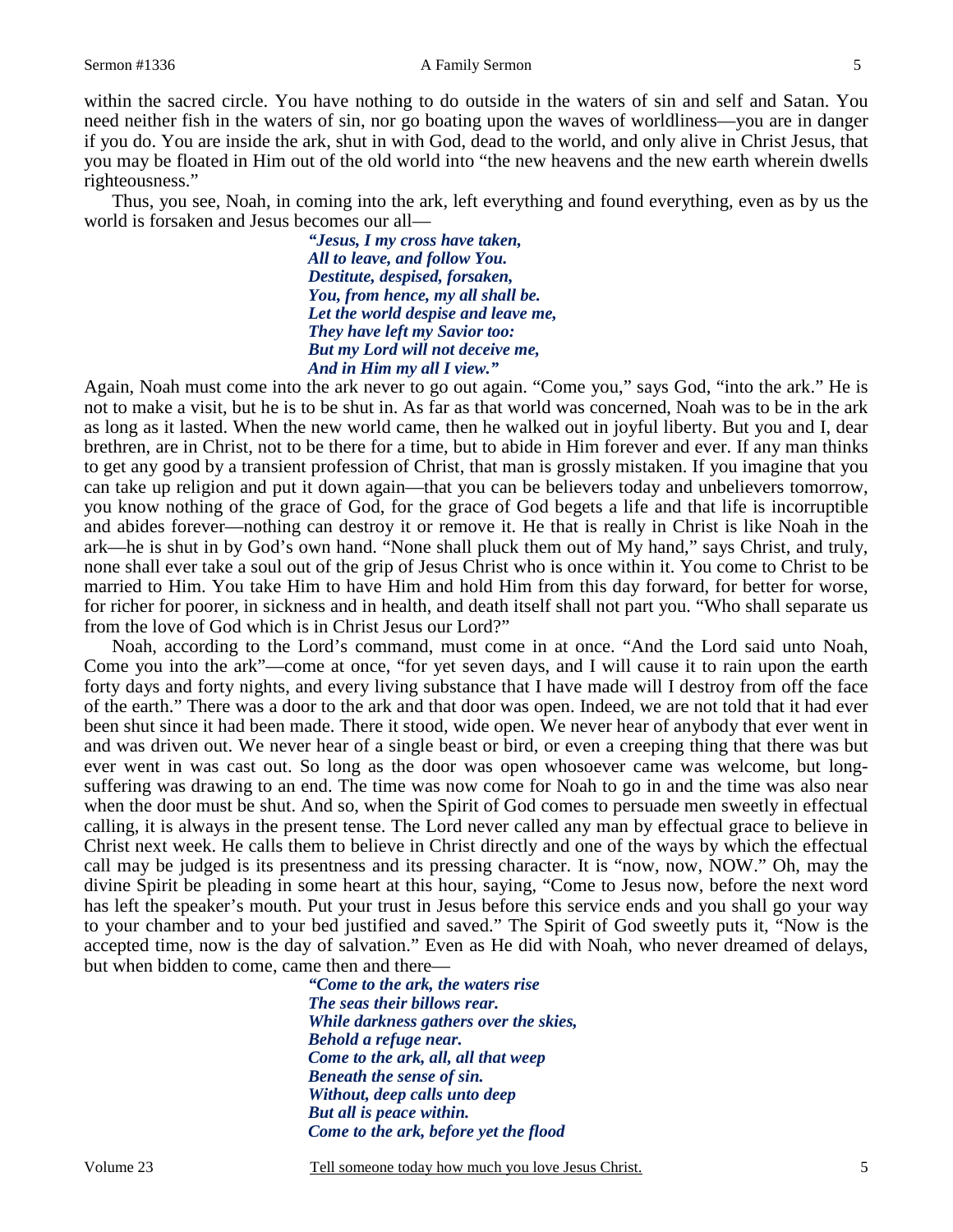#### *Your lingering steps oppose. Come, for the door which open stood Is now about to close."*

And now notice, once more—and that is a sweet part of it—that the Lord said, "Come you and your entire house into the ark." How good it is of the Lord to think of our children! That He should save us, oh, we must always bless Him for that! But that He should have a word for our wife, a word for our son and a word for our daughter—this is overflowing mercy! I have heard of a man who was unkind enough to say that he married his wife, but he did not intend to marry all her family, and it sometimes happens that your love to a person is a good deal tried by that person's relatives and friends—but when the Lord Jesus Christ takes to His heart the master or the mistress of a house, He is willing to take all the household. He came to the jailor's house at Philippi and He looked on him with love, but He did not stay with Him only, He blessed his entire household—so blessed them that they were all brought to believe in the Lord and they were all baptized then and there. There have been other households upon which the Lord has looked in the same way. "Come you and your house," is it not? Am I reading correctly? Look at the passage. Look at it. It is not merely, "Come you and your house." We will read it again. "The Lord said to Noah, come you and your entire house into the ark." "ALL." Oh, that blessed comprehensive word, "ALL." Then Ham was not left out. Japheth the elder, as he is called in Genesis 10:21—I know not much for him or against him, but he had faith enough to enter the ark and he was saved like the rest. Shem, the second of the household, if I may judge from his descendants, was always a religious young man, devout, and attached to the worship of the true God. He also entered the ark and was saved. As for Ham, the scoundrel of the family, it might have been feared that he would not come in—but notwithstanding all that the Scripture tells us against him, he was assuredly saved in the ark. And here was the mercy—that to Japheth, the elder, and to Shem and to Ham, the promise extended. "Come you and all your house into the ark." My dear brother, when you are converted yourself it is a blessing that you have so far a hold of the gospel, but go on to grasp more of it. "What must I do to be saved?" asked the jailor, and Paul replied, "Believe on the Lord Jesus Christ, and you shall be saved, and your house." Many cannot get to the second part of the promise. They seem satisfied if they themselves are saved, but oh, for that faith which takes all that the gospel is prepared to give and pleads with God that not only I may be saved, but my house, ay, and all my house, without exception.

**II.** Here is the call, then. The Lord called effectually Shem, Ham, Japheth, and their wives, so that they all came into the ark. Of that we are going to speak for a few minutes on the second head, which is THE OBEDIENCE. Noah came into the ark and his wife, and his sons and their wives. Their obedience was unquestioning. We do not find them asking anything at all about the reason for the command, but they came as they were bidden. They passed through the doorway and they were all in the ark. Fathers and mothers, brothers and sisters, sons and their wives, daughters and their husbands, and all of you, oh that the blessed Spirit would put you now into such a frame of mind that you should at once yield to the divine precept which says, "Believe in the Lord Jesus Christ and you shall be saved." Have you not asked questions enough? You have had some of them answered, but every answer has only helped you to invent another dozen. Oh, those questions! Those quibbles! Those debates! Those doubts! Those petty objections! They are ruining thousands. Have you ever heard of the man who sat at the table and could not eat till he knew the pedigree of the bullock from which the joint was cut? And then he must know how it was cooked and comprehend the influence which fire has over flesh to make it edible. Next he must understand anatomy and know how the stomach acts upon the food and what the gastric juice is made of and how food is assimilated. Unless he could get plain answers to every inquiry, he would not eat. He said, "Plain answers, mind, plain answers to all my questions or I will never put a mouthful between these lips again." Now, there was a poor countryman who came out of the field and saw the meat and potatoes and he ate them all up while the man was asking the questions. And very wise he was, too. I suppose it was his hunger that made him so sensible. May the Lord give you a hunger after the gospel, and if you have it, you will fall to feeding upon it and receive it into your soul. You will take just what is set before you by infinite love and leave quibblers to their own folly. I myself have a lot of questions, for the questions I have been asked by skeptics I have put away along with a lot more of my own which are far more difficult than theirs. I mean to bring them out one day, but not until I get to heaven myself and carry all I can with me. We shall have light enough there to see by. It is like reading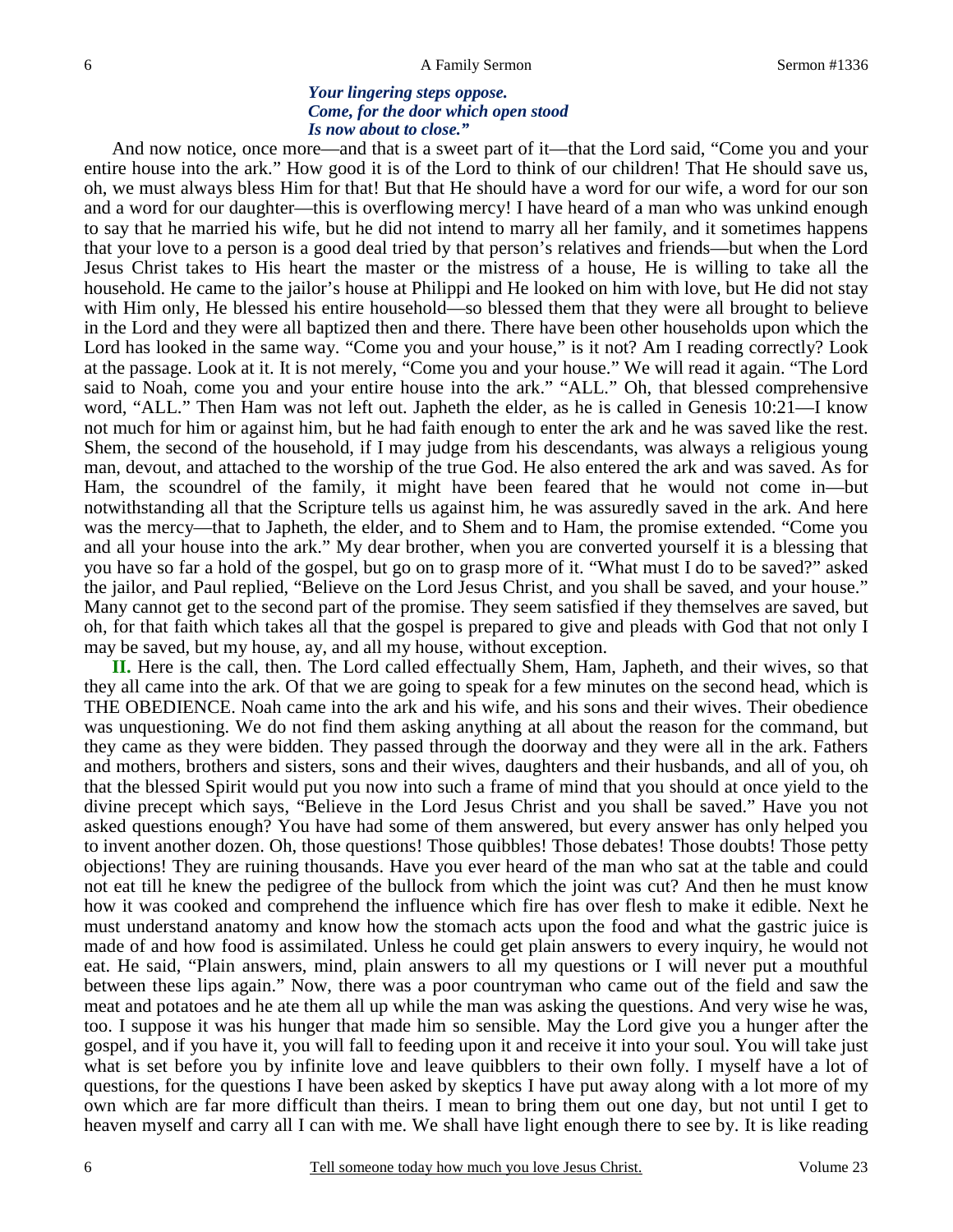in the dark down here. We will leave these questions till we get into the blaze of glory and perhaps they will then answer themselves. Noah and his wife and his sons and their wives did not worry themselves about mysteries, but obeyed the plain command and went into the ark and were saved.

They went in directly, but I will not dwell upon that. The whole eight of them passed in at once! To get eight people to agree to go anywhere is a difficult thing, but here they were, all agreed and all ready to start, and they all went into the ark then and there. It is wondrous that Mistress Shem did not say that she could not leave all her acquaintances and forsake her father and all her relations at once. How could she tear herself away? Good Mistress Japheth might have felt bonds which hold her to her bosom friends. But so it was—the effectual call went through all the family, men and women, and they took up their separated position, coming out of the world at once when the command came. O, blessed Spirit, give such a call as that to whole families! All these eight people came away once and for all. They could each say—

> *"Farewell, vain world, I must be gone. You are no home, no rest for me. From now on my heart must dwell alone, And have no fellowship with thee. Farewell, poor world, for you must die. Even now the floods begin to rise. I die to you without a sigh, Save that I mourn your blinded eyes."*

There was a closed door between the family of Noah and all the rest of the world. They went in to be the minority and turned out, before long, to be the majority. Oh, that men would be willing to be the minority in a wicked world and to be counted fools. People say, "If you join that church, you just shut yourself out from all society. Nobody will ever know you anymore. You might as well be dead and buried." But, truly, when a soul gives itself to Christ, it feels itself to be dead and buried to the world and says to it, "Adieu, we are henceforth strangers." The regenerate pass straight away from communion with this world, to hold their entire communion inside the ark—to have all their fellowship in connection with the Lord Jesus Christ.

Now to Noah and to his wife and to all the family this was the most important event that ever happened to them. When all of them passed out of the world together to find their refuge where God had provided it—it was a great day with Noah's household. What a glorious day it is with men and women when they come to Christ! Their birthday is noteworthy, but this is better. They were only born to sorrow and death at first—now are they born to heaven and eternal life. Their wedding day! This is better. They were but joined to a mortal in bonds that death will sever, but now they are married unto Christ in everlasting wedlock.

Moreover, simple as the act of going into the ark may seem, it was one of the most remarkable events in human history. When Noah and his family entered into the ark, it was a more important day than when empires rise or fall, for there would have been an utter end of the human race if it had not been for their decided action on that memorable day. So, when men give themselves to Christ, they do not know what mighty things they are doing for their posterity and for those immediately around them. Time and eternity quiver with the force of their deed. These converts will be a blessing to the town in which they live, a blessing to the society in which they move. The salvation of that woman will be the salvation of her grandchildren and of their children and right on. Who knows, when a man is born to God, but that there shall spring from him in future years a godly seed that shall become ministers of Christ and missionaries of the cross? It is a grand event when a family is saved. I heard some music in the street just now and it seemed to me to be playing in good time to keep tune with the joy we ought to feel when father, mother, sons, and daughters enter the ark of Christ and find salvation there. Oh, if households enter into Christ, the very bells of heaven may ring again and again and again with a joy that has many joys within it.

Now let us go into details. The first fact is that Noah went in. This was right! Noah was the leader. The husband is the head of the household, or ought to be, and he should go to Christ first. Whether his wife comes in, or Shem, or Ham comes in, whoever will come in or stay out, Noah goes in first, for he would obey the Lord. Head of the house, are you in the ark? Are you in Christ? You are a father, you